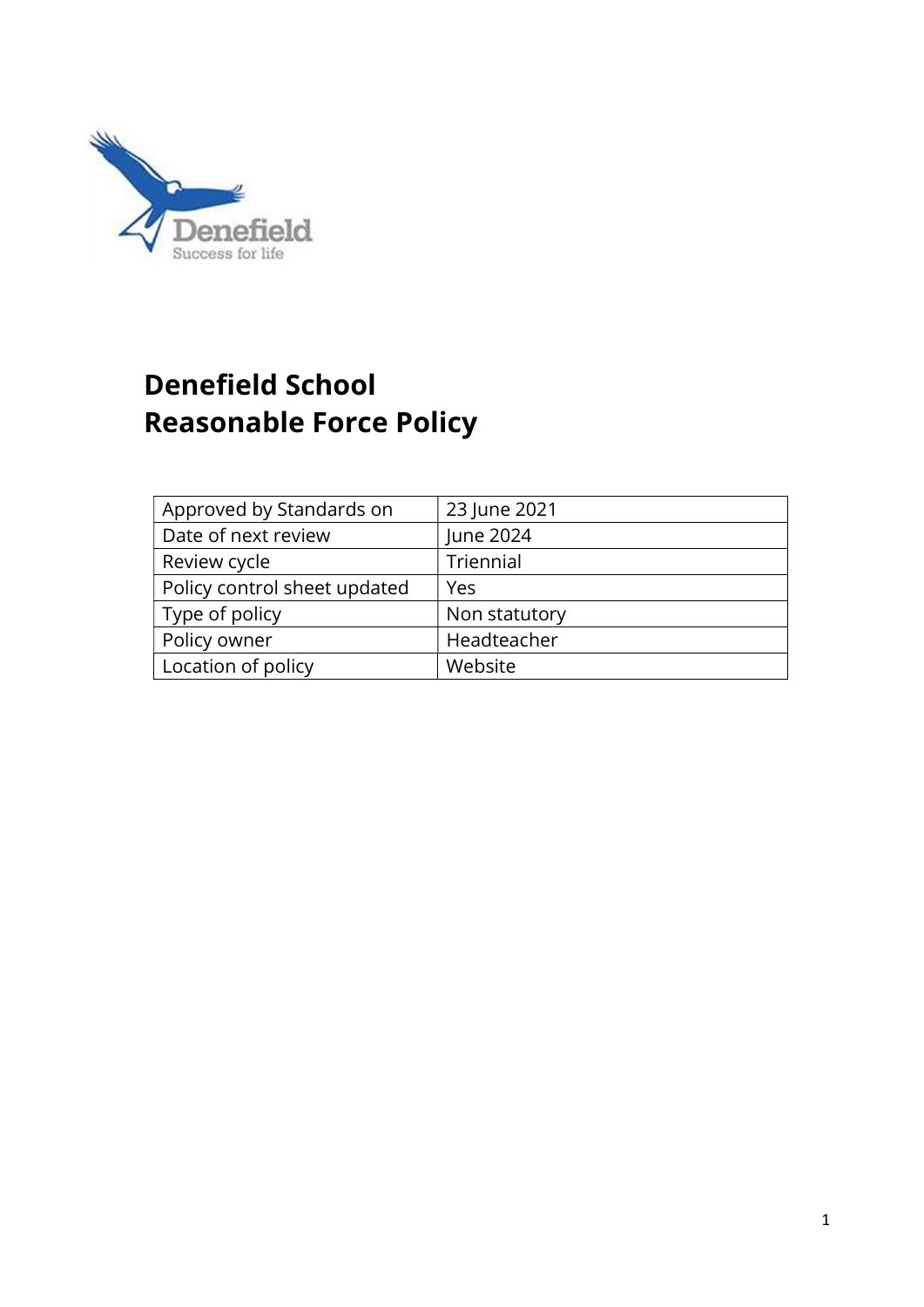

## Reasonable Force Policy

### Status: Non-statutory

#### Purpose

School staff have a legal power to use reasonable force as set out in the Education and Inspections Act 2006. Reasonable force may also be used where appropriate, in order to search a student where a member of staff has reasonable grounds to suspect the possession of a prohibited item.

The safety and well-being of all staff and students at Denefield is of paramount importance in enabling the school to establish and maintain a well ordered, supportive environment which is conducive to teaching and learning.

## Aims

This policy aims to provide clear guidance for staff, trustees, students and parents, so that they can understand what is meant by reasonable force and the extreme circumstances in which the use of physical intervention or force may be required, usually to 'prevent students committing a criminal offence, injuring themselves or others, damaging property or causing disorder'.

## Legal framework

- Children Act (1989) (see Appendix 1)
- Section 93 of the Education and Inspections Act 2006 (see Appendix 1)
- Health and Safety at Work Act (1974) (see Appendix 1)
- Use of Reasonable Force: advice for head teachers, staff and governing bodies, DFE, 2013
- Searching, screening and confiscation: advice for head teachers, staff and governing bodies, DFE, 2014

## **Definition**

Force is usually used either to control or restraint students.

Reasonable means using no more force than is needed. The use of force should be proportionate to the level of risk and should always be reduced and the earliest possible opportunity. Reasonable force may be used where appropriate in order to search a student where a member of staff has reasonable grounds to suspect the possession of a prohibited item.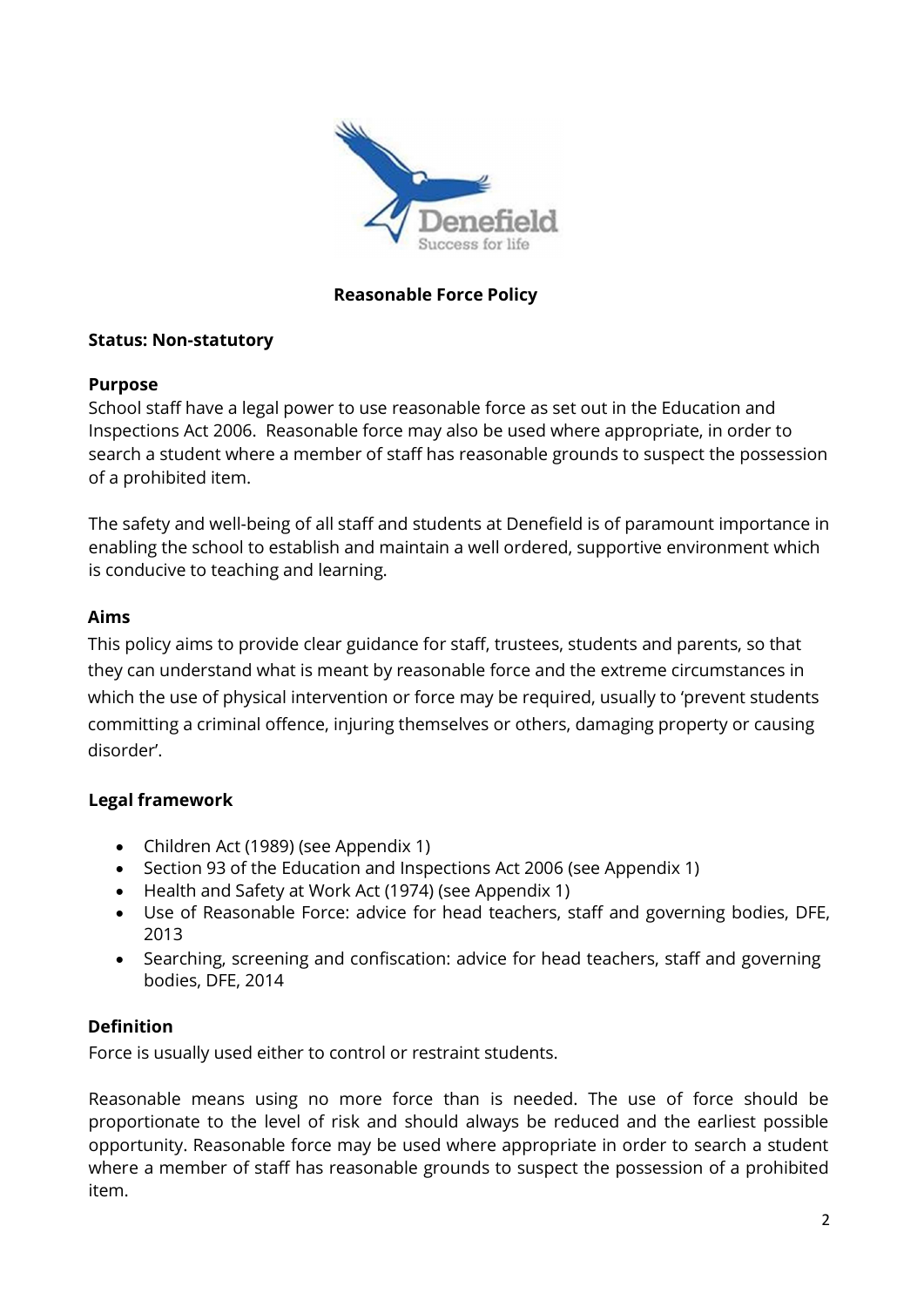'Control' means either passive physical contact, such as standing between students to prevent injury, or blocking their path to prevent them getting to another person to cause potential injury or active physical contact such as leading a student by the arm out of the classroom. A student's path should not be blocked if that is their only escape route.

'Restrain' means the use of restraint techniques and will usually be in extreme circumstances such as students fighting and their evident refusal to separate without physical intervention. This will often require appropriate restrictive or restraining holds which may require specific expertise or training.

# Using reasonable force to physically restrain a student

In some circumstances, staff may use reasonable force to restrain a student to prevent them:

- Causing disorder
- Hurting themselves or others
- Damaging property

Incidents of physical restraint must:

- Always be used as a last resort
- Be applied using the minimum amount of force and for the minimum amount of time possible
- Be used in a way that maintains the safety and dignity of all concerned
- Never be used as a form of punishment
- Be recorded and reported to parents/carers

## Roles and responsibilities of the Headteacher, other staff, and Trustees

The Headteacher has responsibility for ensuring that:

- all staff are aware of this policy and that they follow the guidance provided;
- guidance is provided for all teaching and support staff regarding the boundaries and expectations surrounding physical intervention and the use of force;
- training is provided for specialist teams and where practical these people, when judged to be necessary, should use force or restraint on students;
- any complaints by staff or students regarding incidents using force are reported to the Chair of Trustees;
- significant incidents are reported to the Chair of Trustees. Appendix 2 gives guidance on whether an incident is deemed 'significant';

The **designated officer** with responsibility for safeguarding will ensure that:

- any incidents that require the use of force are recorded
- all incidents of the use of force are reported to the Headteacher
- appropriate contact with parents/carers is made following an incident of force through the Guidance Team
- any significant incidents are recorded and are then shared with parents/carers explaining why force was necessary in those circumstances and how the situation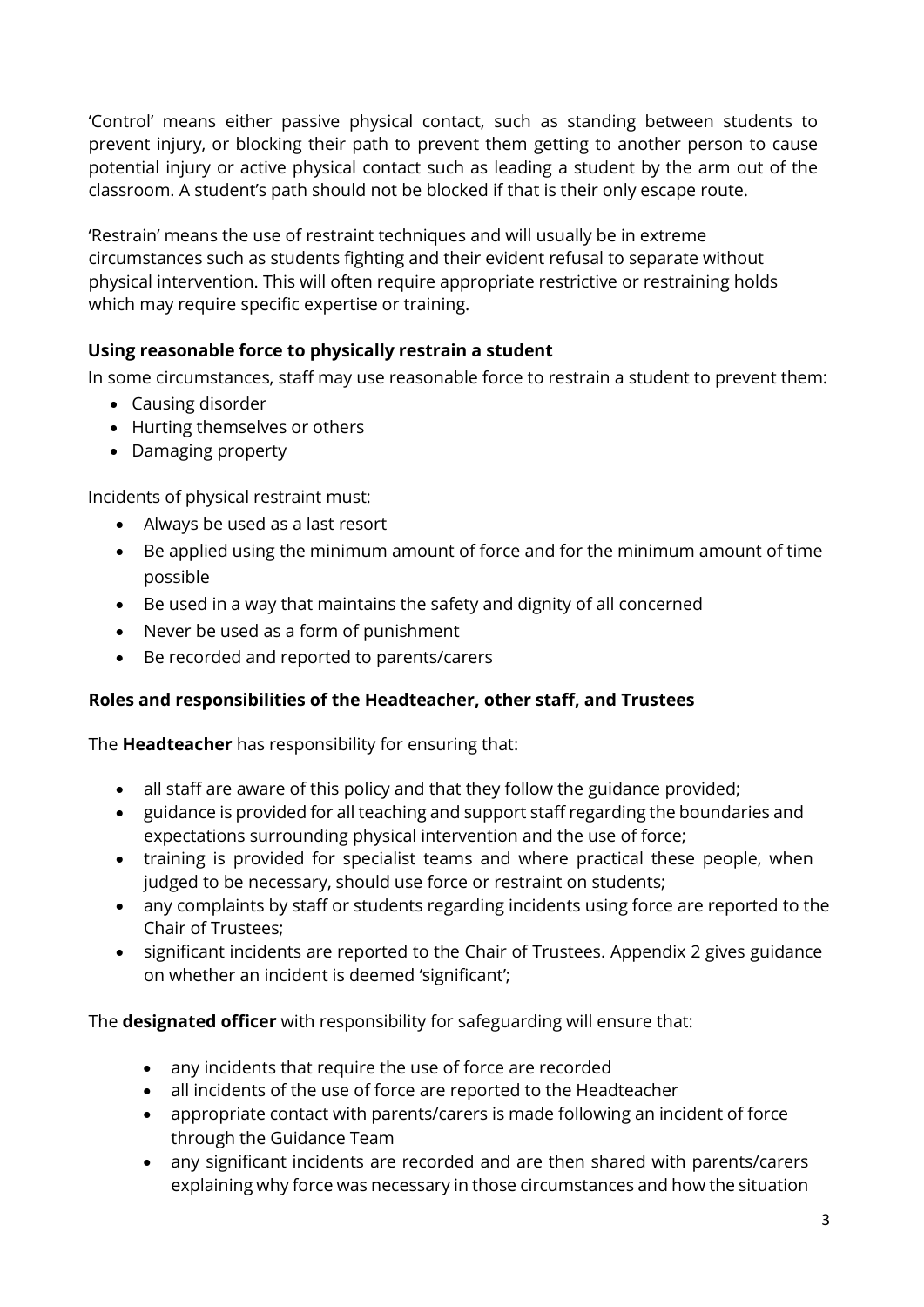arose

- where a concern exists for the student's welfare following the use of force by a member of staff, they in consultation with the Headteacher, will take the decision to report the incident to Children's Services of the student's home local authority
- in the event of the person using force being the lead designated person, the Headteacher should report the incident to the Children's Services at the student's home local authority
- in the event of the person using force being the Headteacher, the Chair of Trustees should direct the lead designated person to report the incident to Children's Services at the student's home local authority

The **SENDCO** has responsibility for ensuring that:

- students who require risk assessments have a recorded plan of strategies which is shared with all staff likely to have contact with them
- the Head of House will liaise with him/her on any students that may require risk assessments following incidents
- updates are offered termly to remind staff of appropriate strategies for SEND students to avoid the risk of incident escalation.

The Trust Board is responsible for ensuring that:

- the number of reported incidents is monitored and trends identified
- the Headteacher implements the policy
- significant incidents reports are compiled by the appropriate staff

## Class teachers and support staff are responsible for ensuring that:

- they use appropriate behaviour management and de-escalation strategies to avoid, as far as possible, the need to use physical intervention or force
- they know the individual needs of each child, particularly in relation to their SEND profile and individual risk assessments
- they attend any training provided on physical intervention or the use of force
- in the extreme circumstance of needing to use either physical intervention or force, the member of staff should ensure that all language is clear and their tone of voice is both calm and informative of the actions that are about to be taken
- they never give the impression that they are using force out of anger or frustration or as punishment
- they make it clear that they only intend to use physical intervention as a last resort to ensure that the situation is addressed as safely as possible
- immediate completion of the incident record form takes place following the need for either physical intervention or force being used so that follow up actions can occur in a timely manner.

# Arrangements for monitoring and evaluation

In the event of an incident, the member of staff should immediately report it, initially verbally, to both the Head of House and the designated officer for safeguarding. By the end of the school day an incident record should then be completed and passed to the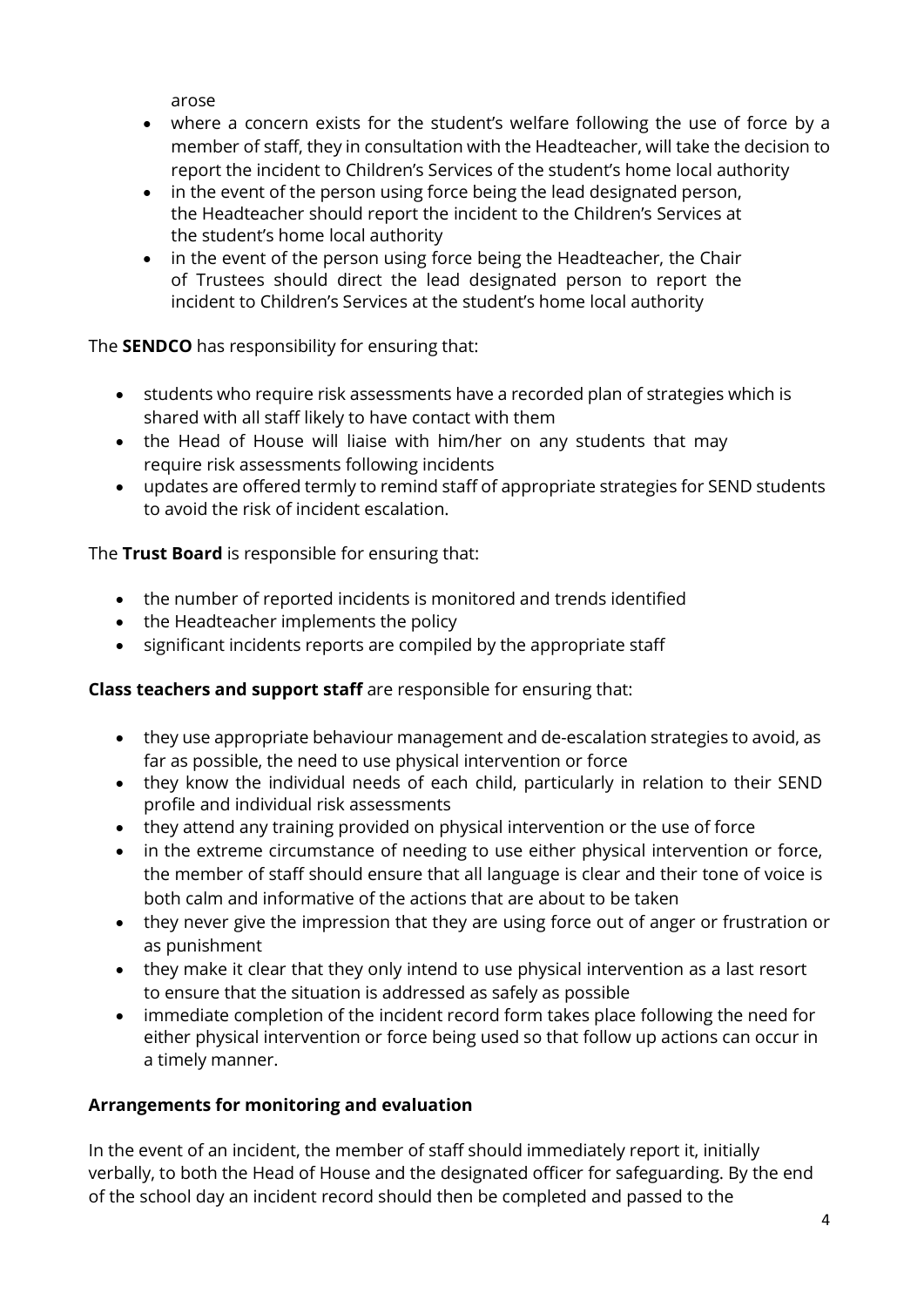designated officer for safeguarding. Parents/carers will then be informed of the incident by an appropriate member of the Guidance Team initially by telephone and then followed up in writing and records kept on the student file. Decisions will be taken by either the Head, Deputy Head, Assistant Headteacher or designated officer for safeguarding as to whether a 'Significant incident' report will need to be sent to parents.

Heads of House and other members of the Guidance Team will monitor trends in physical intervention and the use of force regarding specific students, teachers, year groups and subject areas. The headteacher will report incidents and any trends to trustees at Standards committee.

The designated officer for safeguarding, Headteacher, Deputy Head, and Assistant Headteacher will discuss any reported incidents and outcomes. These discussions and reports from the Guidance Team will then be shared where necessary with staff.

Trustees will annually monitor trends in reported incidents and review the policy triennially as part of the Standard committee remit.

The safeguarding governor will discuss any incidents with the designated officer for safeguarding during the annual safeguarding visit.

## Complaints

The School's Complaints Policy is published on the school's website.

Adherence to this policy by staff, and appropriately timed involvement of parents/carers if an incident occurs, should ensure that complaints are kept to a minimum. However, in the event of a complaint an investigation into the use of force by a member of staff may occur, either under the school's disciplinary or child protection procedures.

In the unlikely event that a complaint results in a disciplinary hearing, or a criminal prosecution, or in a civil action by the child or the parents/carers, the panel or the court would have regard to:

- $\bullet$  the provisions of law (see Appendix 1)
- the school's policy and whether it has been followed
- the particular circumstances and need to prevent injury or damage.

## Relationship to other policies

- Anti-bullying Policy
- Behaviour and Discipline Policy
- Code of Conduct for parents/carers and visitors
- Drugs Policy
- Equality Policy
- Respect and Responsibility Charter
- Safeguarding, Child Protection Policy
- Special Educational Needs Policy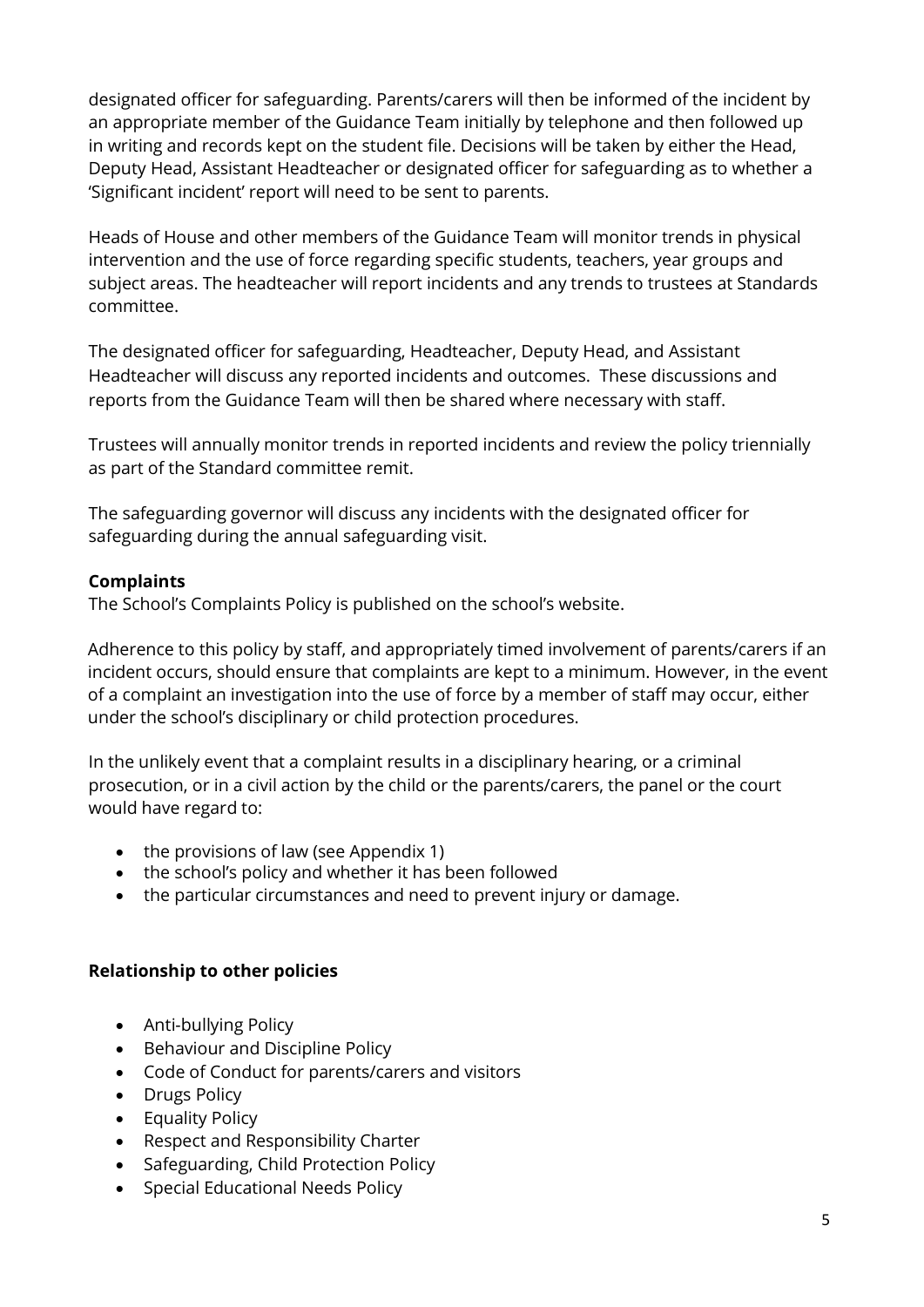• Search and Confiscation Policy

Who/what was consulted SLT

SENDCO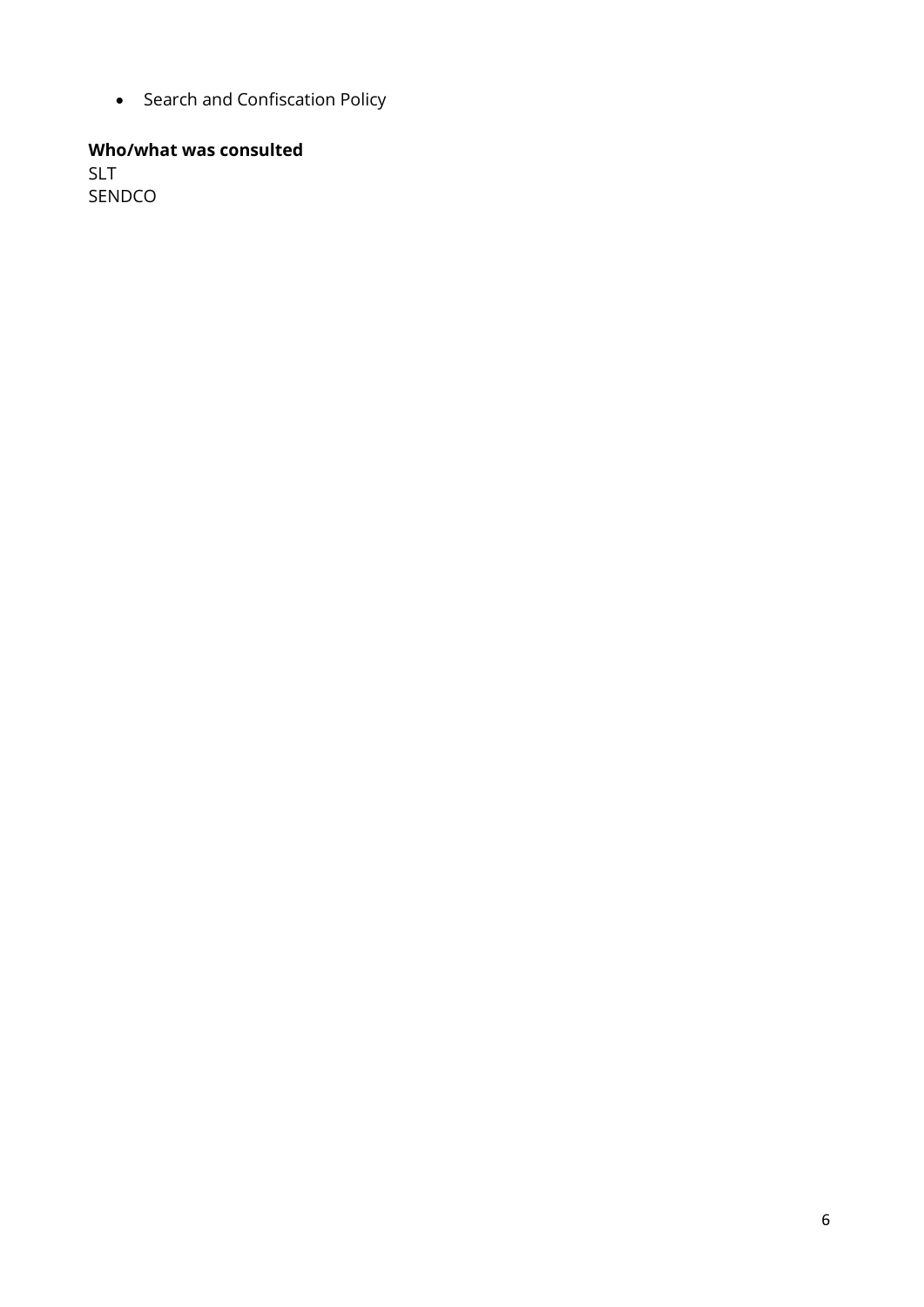# APPENDIX 1

## The legal framework

Section 93 of the Education and Inspections Act 2006 (replaces section 550A of the Education Act 1996) enables school staff to use such force as is reasonable in the circumstances to prevent a student from doing, or continuing to do so, any of the following:

- commit a criminal offence
- cause personal injury of any person (including themselves)
- causing damage to property

The Health and Safety at Work Act (1974) sets out the duty of an employer to ensure the health, safety and welfare of their employees whilst at work.

The Trustees and Headteacher, therefore, are required to manage the risk posed to staff from aggressive and challenging children and young people.

Staff also have a responsibility to take reasonable care of their own health and safety and that of others.

The Children Act (1989) requires schools to do everything in their power to protect children from coming to harm or harming others.

- Everyone has the right to defend themselves against attack, provided that a disproportionate degree of force is not used.
- Any member of staff may intervene in an emergency if a child or young person is at immediate risk of injury, or on the point of inflicting injury on someone else.

Section 550ZV (5) of the Education Act 1996 identifies the following as prohibited items:

- Knives and weapons
- Alcohol
- illegal drugs
- stolen items
- tobacco and cigarette papers
- fireworks
- pornographic images; and

Any article that has been or is likely to be used to commit an offence, cause personal injury or damage to property.

In addition to prohibited items listed above, the following items are banned by the school;

- Possess any prohibited items, including:
	- o Training knives or other visually threatening implements,
	- o Drugs paraphernalia
	- o Cigarettes, cigars, e-cigarettes or smoking paraphernalia
	- o Laser pens
	- o Fake ID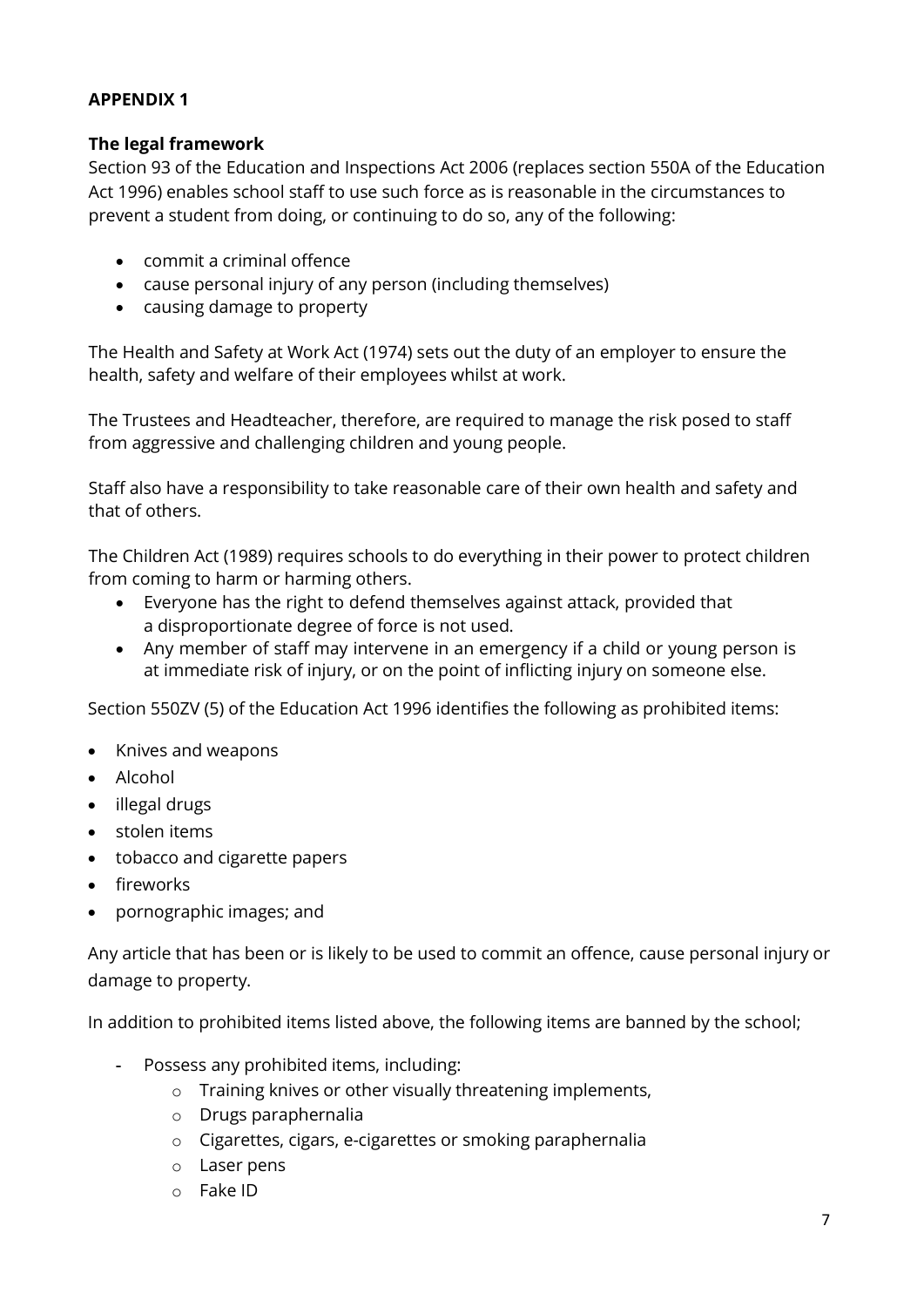## APPENDIX 2

# Statutory guidance on recording and reporting significant incidents

In deciding if an incident is 'significant', schools should take into account:

- an incident where unreasonable force is used on a student would always be a significant incident
- any incident where substantial force has been used (e.g., physically pushing a student out of a room) would be significant
- the use of a restraint technique is significant
- any incident where a child was very distressed (and clearly not over reacting) would be significant.

### Schools should also consider:

- the student's behaviour and the level of risk presented at the time
- the degree of force used and whether it was proportionate in relation to the behaviour
- the effect on the student or member of staff.